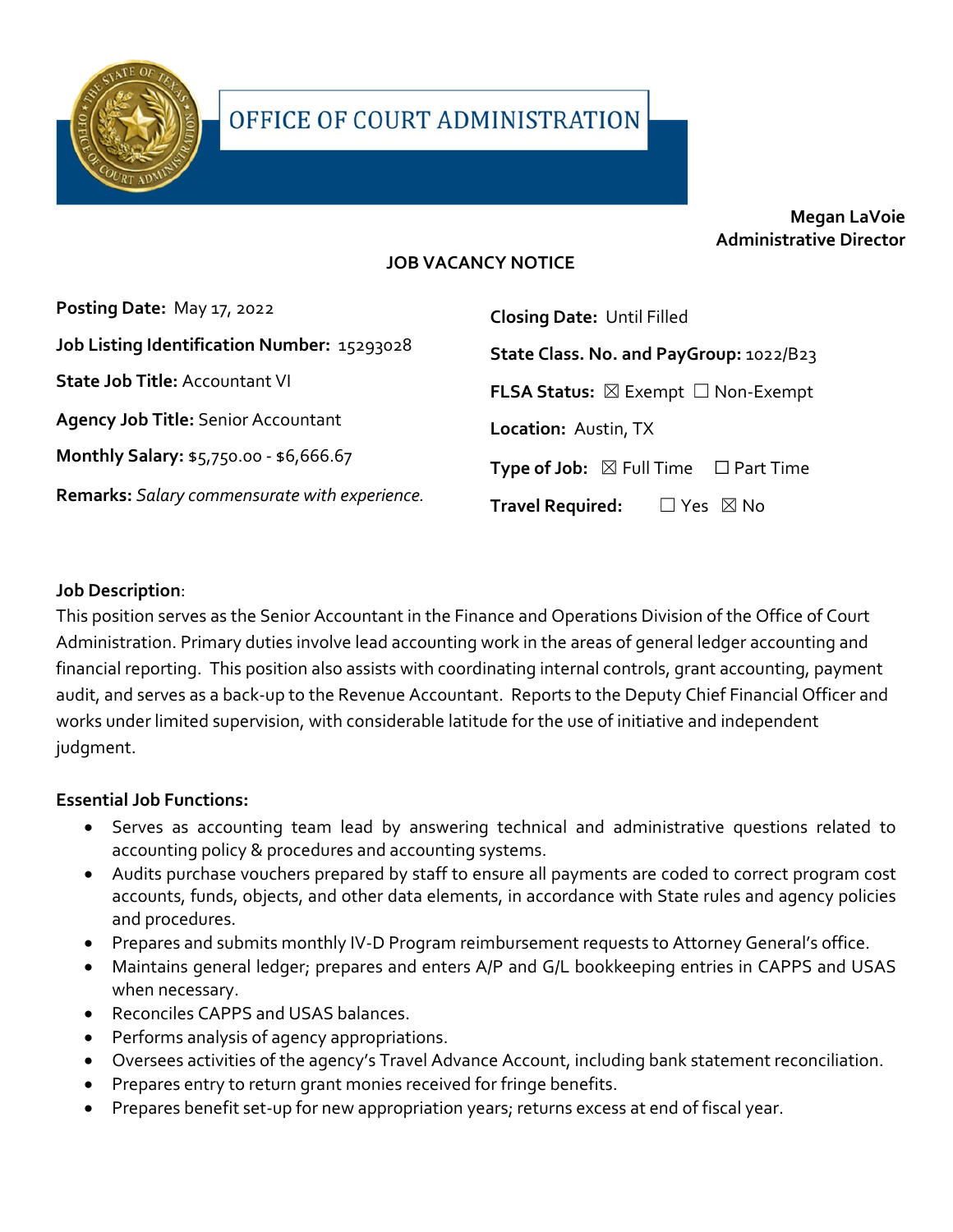- Oversees, completes, and submits various financial reports in accordance with State, Federal, and agency guidelines; including, but not limited to quarterly/annual Binding Encumbrances and Payables; Annual Financial report; Annual Report of Nonfinancial Data; and 1099 Reporting.
- Audits entries of other accountants (A/P, G/L, A/R, budget, etc.)
- Creates RTI's in USAS.
- Submits W9's when requested by outside parties.
- Serves as back-up Program Administrator for agency procurement/travel cards.
- Serves as back-up Security Coordinator.
- Serves as back-up accountant for Revenue Accountant tasks.
- Maintains Senior Accountant desk manual.
- Assists with CAPPS implementation and configurations and serves as CAPPS Level 1 Support for Financials.
- Assists in the development and implementation of departmental policies and procedures.
- Handles or assists with additional accounting projects and reporting requirements as needed.
- May assist with the review of travel voucher payments.
- Provides back up assistance to other team members as needed.
- May train others.
- Keeps abreast of all internal and state and federal rules and regulations pertaining to general ledger accounting, grant accounting, and financial reporting.
- Maintains a high level of professionalism and provides efficient and effective customer service.
- Performs related work as assigned and complies with all OCA policies.

# **Minimum Qualifications:**

- Graduation from an accredited four-year college or university with course work in accounting, finance, or business; may substitute four years of full-time experience accounting or business experience for required education on a year for year basis.
- Two additional years of governmental accounting, financial reporting or closely related experience.
- Knowledge of accounting principles and procedures.
- Ability to communicate effectively, both verbally and in writing.
- Ability to handle multiple assignments and prioritize to meet deadlines.
- Experience with Microsoft Excel and Word.
- Ability to work independently with limited supervision.
- Applicants must clearly demonstrate on the application relevant experience and education that would qualify him/her for the job. May be required to periodically work hours greater than 40 hours per week and on weekends.

# **Preferred Qualifications:**

- Graduation from an accredited four-year college with a degree in accounting, finance, business administration, public administration or a related field.
- Four (4) years of work experience in an accounting, budget, or financial reporting department of a State of Texas agency.
- Licensed as a Certified Public Accountant in the State of Texas or endorsed as a Certified Government Financial Manager (CGFM).
- Ability to perform complex accounting transactions, to interpret laws and regulations, and to interpret and apply accounting theory.
- Experience with State of Texas legislative and appropriations processes.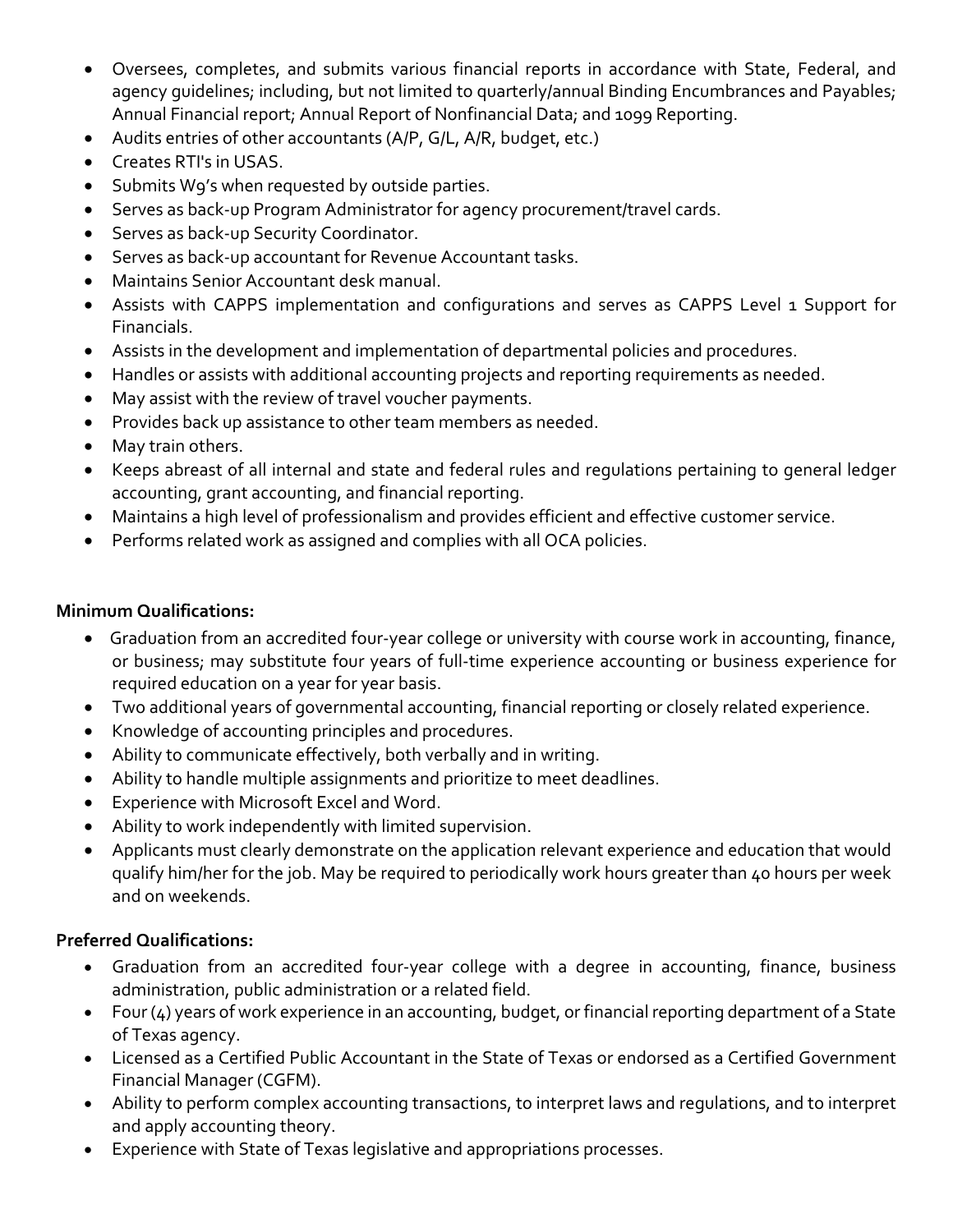- Knowledge of and experience with State of Texas accounting policies and rules, including GASB and GAAP standards.
- Experience with Texas courts.
- Knowledge of and experience using USAS and TINS.
- Knowledge of and experience using complex automated accounting systems such as the Centralized Accounting and Payroll/Personnel System (CAPPS), or a similar PeopleSoft accounting application.
- Experience and skill in the preparation of a State agency's AFR. May include AFR entries, schedules, notes, or web applications.
- Experience auditing purchase vouchers and/or travel vouchers for compliance with State laws and guidelines.
- Knowledge of State of Texas regulations, policies and procedures relevant to governmental accounting, financial reporting, or budgeting.

### **Employment Conditions:**

- Regular attendance required.
- Must sit for extended periods of time.
- Performs repetitive motion data entry.
- Operate office equipment and computer systems.

### **Note:**

The following Military Occupation Specialty (MOS) codes are generally applicable to this position. Applicants must fully complete the summary of military experience applicable to the position to determine if minimum qualifications are met.

36B, 36A, FIN10, 3451, 3404, 6F0X1

Additional Military Crosswalk information can be accessed at [https://hr.sao.texas.gov/Compensation/MilitaryCrosswalk/MOSC\\_AccountingAuditingandFinance.pdf](https://hr.sao.texas.gov/Compensation/MilitaryCrosswalk/MOSC_AccountingAuditingandFinance.pdf) 

# **To Apply:**

**All applications for employment with the Office of Court Administration must be submitted electronically through www.WorkinTexas.com.** Applications must be complete, including start and end dates of work experiences. Following a screening of applications, interviews of qualified applicants who have submitted a **completed state application** will be scheduled. Only applicants interviewed will be notified of their selection or non-selection.

An applicant's response to the question regarding Former Foster Youth on the state application is optional if you are applying for employment with the Office of Court Administration.

The Office of Court Administration is an equal opportunity employer and does not discriminate on the basis of race, color, religion, sex, national origin, age or disability in employment or in the provision of services. In compliance with the Americans with Disabilities Act, any request for reasonable accommodations needed